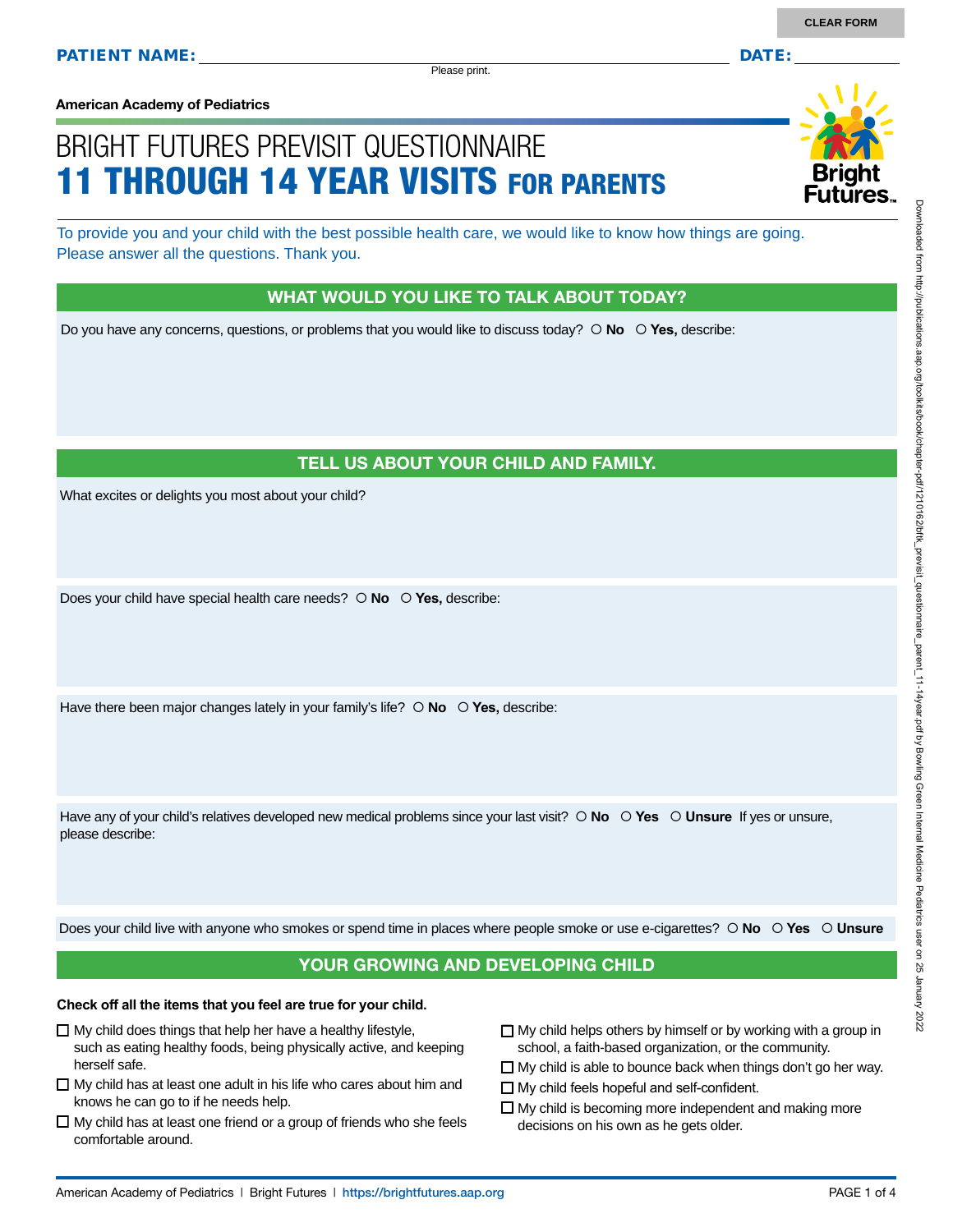# 11 THROUGH 14 YEAR VISITS FOR PARENTS

#### RISK ASSESSMENT

|                                                             | Does your child's diet include iron-rich foods, such as meat, iron-fortified cereals, or beans?                                                                                                                                | O Yes         | $O$ No        | O Unsure |
|-------------------------------------------------------------|--------------------------------------------------------------------------------------------------------------------------------------------------------------------------------------------------------------------------------|---------------|---------------|----------|
|                                                             | Has your child ever been diagnosed with iron deficiency anemia?                                                                                                                                                                | O No          | O Yes         | O Unsure |
| Anemia                                                      | Does your family ever struggle to put food on the table?                                                                                                                                                                       | $\bigcirc$ No | O Yes         | O Unsure |
|                                                             | If your child is female, does she have excessive menstrual bleeding or other blood loss?                                                                                                                                       | O No          | O Yes         | O Unsure |
|                                                             | If your child is female, does her period last more than 5 days?                                                                                                                                                                | O No          | O Yes         | O Unsure |
|                                                             | Does your child have parents, grandparents, or aunts or uncles who have had a stroke or<br>heart problem before age 55 (males) or 65 (females)?                                                                                | O No          | O Yes         | O Unsure |
| <b>Dyslipidemia</b>                                         | Does your child have a parent with an elevated blood cholesterol level (240 mg/dL or higher)<br>or who is taking cholesterol medication?                                                                                       | O No          | O Yes         | O Unsure |
| <b>Hearing</b>                                              | Do you have concerns about how your child hears?                                                                                                                                                                               | $\bigcirc$ No | O Yes         | O Unsure |
| <b>Oral health</b>                                          | Does your child's primary water source contain fluoride?                                                                                                                                                                       | O Yes         | $\bigcirc$ No | O Unsure |
| <b>Sexually</b><br>transmitted<br>infections/<br><b>HIV</b> | Adolescents who are sexually active are at risk of sexually transmitted infection, including<br>HIV. Adolescents who use injection drugs are at risk of HIV. Are you concerned that your<br>young adolescent might be at risk? | $O$ No        | O Yes         | O Unsure |
| <b>Tuberculosis</b>                                         | Is your child infected with HIV?                                                                                                                                                                                               | O No          | O Yes         | O Unsure |
|                                                             | Was your child or any household member born in, or has he or she traveled to, a country<br>where tuberculosis is common (this includes countries in Africa, Asia, Latin America, and<br>Eastern Europe)?                       | O No          | O Yes         | O Unsure |
|                                                             | Has your child had close contact with a person who has tuberculosis disease or who has had<br>a positive tuberculosis test result?                                                                                             | O No          | O Yes         | O Unsure |
|                                                             | Do you have concerns about how your child sees?                                                                                                                                                                                | O No          | O Yes         | O Unsure |
| <b>Vision</b>                                               | Does your child have trouble with near or far vision?                                                                                                                                                                          | $\bigcirc$ No | O Yes         | O Unsure |
|                                                             | Has your child ever failed a school vision screening test?                                                                                                                                                                     | O No          | O Yes         | O Unsure |
|                                                             | Does your child tend to squint?                                                                                                                                                                                                | $\bigcirc$ No | O Yes         | O Unsure |

#### ANTICIPATORY GUIDANCE

#### How are things going for you, your child, and your family?

#### YOUR FAMILY'S HEALTH AND WELL-BEING

| $\bigcirc$ No                             | O Sometimes | O Yes         |  |
|-------------------------------------------|-------------|---------------|--|
| $\circ$ No                                | O Sometimes | O Yes         |  |
| O Yes                                     | O Sometimes | $\bigcirc$ No |  |
| $\circ$ No                                | O Sometimes | O Yes         |  |
| $\circ$ No                                | O Sometimes | O Yes         |  |
| $\circ$ No                                | O Sometimes | O Yes         |  |
| O Yes                                     | O Sometimes | $\bigcirc$ No |  |
| <b>Living Situation and Food Security</b> |             |               |  |
| $\bigcirc$ No                             | O Sometimes | O Yes         |  |
| O Yes                                     | O Sometimes | $\circ$ No    |  |
| O Yes                                     | O Sometimes | $O$ No        |  |
| $\circ$ No                                | O Sometimes | O Yes         |  |
| $\bigcirc$ No                             | O Sometimes | O Yes         |  |
| $\circ$ No                                | O Sometimes | O Yes         |  |
|                                           |             |               |  |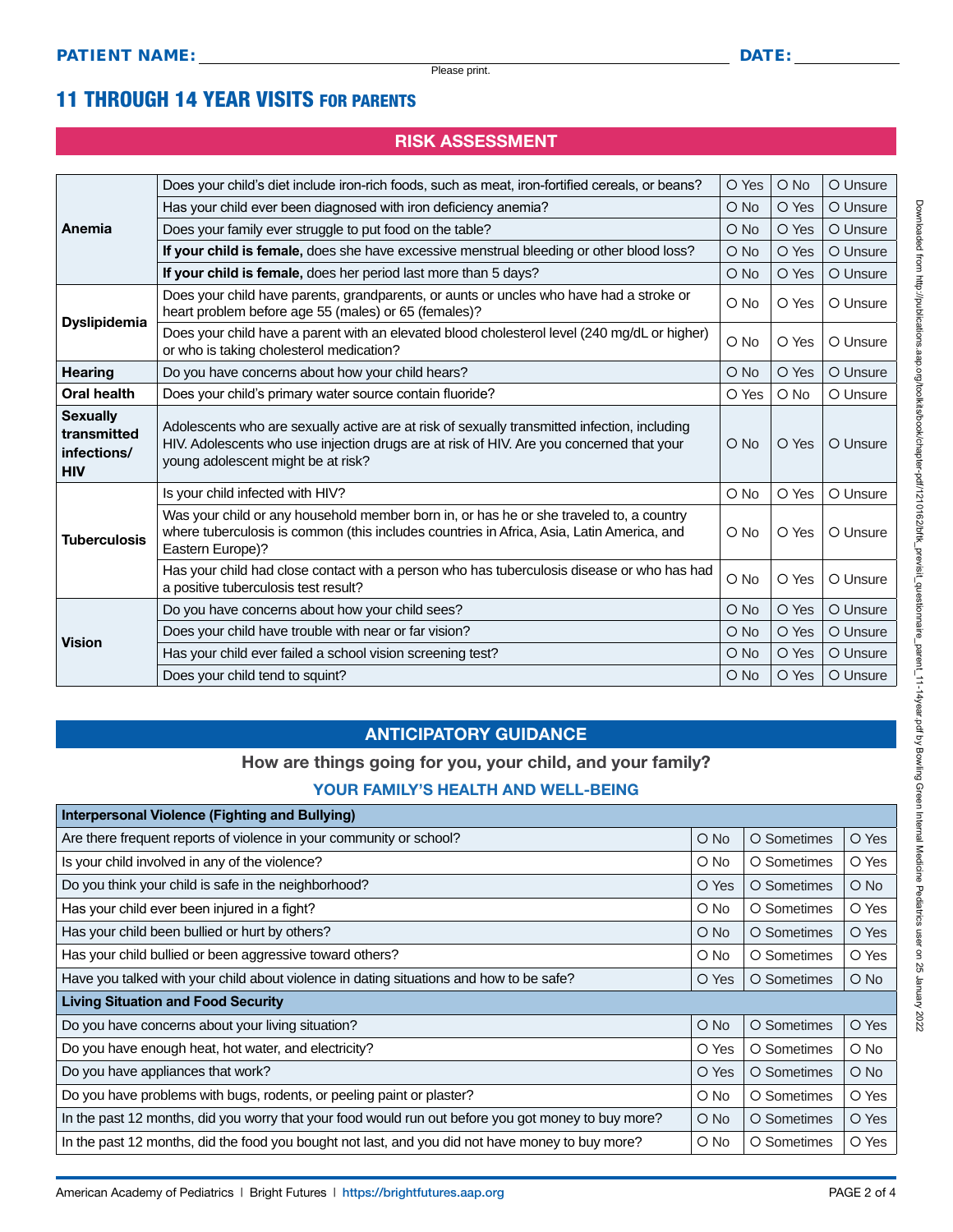# 11 THROUGH 14 YEAR VISITS FOR PARENTS

#### YOUR FAMILY'S HEALTH AND WELL-BEING (*CONTINUED*)

| <b>Alcohol and Drugs</b>                                                     |               |             |        |  |
|------------------------------------------------------------------------------|---------------|-------------|--------|--|
| Is there anyone in your child's life whose alcohol or drug use concerns you? | $O$ No        | O Sometimes | O Yes  |  |
| <b>Connectedness With Family and Peers</b>                                   |               |             |        |  |
| Does your family get along well with each other?                             | O Yes         | O Sometimes | $O$ No |  |
| Do you take time to talk with your child every day?                          | O Yes         | O Sometimes | $O$ No |  |
| Does your family do things together?                                         | O Yes         | O Sometimes | $O$ No |  |
| Does your child have chores or responsibilities at home?                     | O Yes         | O Sometimes | O No   |  |
| Do you have clear rules and expectations for your child?                     | O Yes         | O Sometimes | $O$ No |  |
| Do you let your child know when he does something good?                      | O Yes         | O Sometimes | $O$ No |  |
| <b>Connectedness With Community</b>                                          |               |             |        |  |
| Does your child have interests outside of school?                            | O Yes         | O Sometimes | $O$ No |  |
| Does your child help others at home, in school, or in your community?        | O Yes         | O Sometimes | $O$ No |  |
| <b>School Performance</b>                                                    |               |             |        |  |
| Is your child getting to school on time?                                     | O Yes         | O Sometimes | $O$ No |  |
| Is your child having any problems at school?                                 | O No          | O Sometimes | O Yes  |  |
| Does your child complete homework on time?                                   | O Yes         | O Sometimes | $O$ No |  |
| Has your child missed more than 2 days of school in any month?               | $\bigcirc$ No | O Sometimes | O Yes  |  |
| <b>Coping With Stress and Decision-making</b>                                |               |             |        |  |
| Does your child worry too much or appear overly anxious?                     | $\bigcirc$ No | O Sometimes | O Yes  |  |
| Have you discussed ways to deal with stress?                                 | O Yes         | O Sometimes | $O$ No |  |
| Do you help your child make decisions and solve problems?                    | O Yes         | O Sometimes | $O$ No |  |
| <b>YOUR GROWING AND CHANGING CHILD</b>                                       |               |             |        |  |
|                                                                              |               |             |        |  |

| <b>Healthy Teeth</b>                                                                                                                             |               |             |        |
|--------------------------------------------------------------------------------------------------------------------------------------------------|---------------|-------------|--------|
| Does your child see the dentist regularly?                                                                                                       | O Yes         | O Sometimes | O No   |
| Do you have trouble getting dental care?                                                                                                         | O No          | O Sometimes | O Yes  |
| <b>Body Image</b>                                                                                                                                |               |             |        |
| Do you have any concerns about your child's nutrition, weight, or physical activity?                                                             | $O$ No        | O Sometimes | O Yes  |
| Does your child talk about getting fat or dieting to lose weight?                                                                                | $\bigcirc$ No | O Sometimes | O Yes  |
| <b>Healthy Eating</b>                                                                                                                            |               |             |        |
| Do you think your child eats healthy foods?                                                                                                      | O Yes         | O Sometimes | $O$ No |
| Do you have any difficulty getting healthy food for your family?                                                                                 | O No          | O Sometimes | O Yes  |
| Do you have any concerns about your child's eating habits or nutrition?                                                                          | $O$ No        | O Sometimes | O Yes  |
| Do you eat meals together as a family?                                                                                                           | O Yes         | O Sometimes | $O$ No |
| <b>Physical Activity and Sleep</b>                                                                                                               |               |             |        |
| Is your child physically active at least 1 hour a day? This includes running, playing sports, or doing<br>physically active things with friends. | O Yes         | O Sometimes | O No   |
| Are there opportunities to safely play outside in your neighborhood?                                                                             | O Yes         | O Sometimes | O No   |
| Do you and your child participate in physical activities together?                                                                               | O Yes         | O Sometimes | $O$ No |
| How much time does your child spend on recreational screen time each day?                                                                        |               |             |        |
| Does your child have a TV, computer, tablet, or smartphone in his bedroom?                                                                       | O No          | O Sometimes | O Yes  |
| Do you have rules about screen time for your child?                                                                                              | O Yes         | O Sometimes | $O$ No |
| Has your family made a family media use plan to help everyone balance time spent on media with other<br>family and personal activities?          | O Yes         | O Sometimes | $O$ No |
| Does your child have a regular bedtime?                                                                                                          | O Yes         | O Sometimes | O No   |
|                                                                                                                                                  |               |             |        |